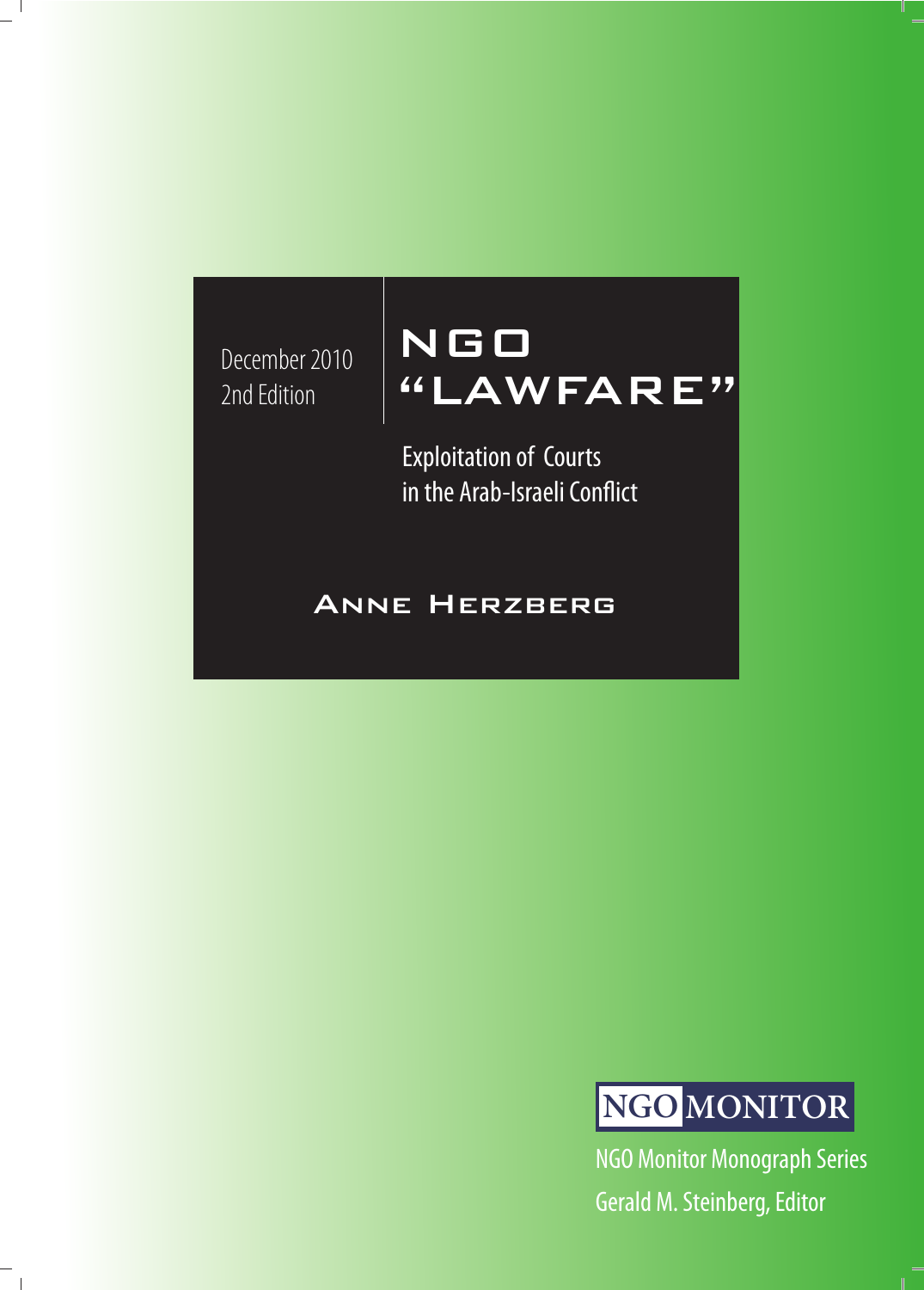## Executive Summary



he use of courts to prosecute violations of human rights has grown exponentially since the 1990s. This growth

governmental organizations (NGOs) and the expansion of the concept of "universal jurisdiction." NGOs claiming to promote human rights (many funded by European governments, the EU, and prominent foundations such as the Ford Foundation, the New Israel Fund, and George Soros' Open Society Institute) are engaged in international lobbying, as well as filing civil lawsuits or initiating criminal complaints in Belgium, England, Spain, Switzerland, the United States, and elsewhere against Israeli officials for alleged "war crimes" or "crimes against humanity."

These legal actions, ostensibly to provide "justice" to "victims," are a form of "lawfare"<sup>i</sup> – a "strategy of using or misusing law as a substitute for traditional military means to achieve military objectives" – intended to punish Israel for anti-terror operations, as well as to block future actions. They are also a means for actors that are not accountable to any form of democratic check to subvert a country's foreign policy and interfere with diplomatic relations. While Israel is not the only country that has been subject to NGO lawfare (several prominent NGOs have filed similar suits against US officials in France and Germany), it is a primary target of these efforts. Though claiming to promote universal human rights, these same NGOs have not pursued cases against Palestinian, Hezbollah, Syrian, or Iranian officials involved in terror.

The strategy to delegitimize Israel using legal frameworks was adopted at the NGO Forum of the 2001 UN World Conference Against Racism held in Durban, South Africa ("WCAR" or "Durban Conference"). The NGO Forum crystallized a plan in which Israel would be singled out as a "racist" and "apartheid" state; isolated internationally through a campaign of boycotts, divestment, and sanctions; and explicitly adopted lawfare to advance the

political war against Israel.<sup>ii</sup> The NGO Forum Declaration called for the "adoption of all measures to ensure [the] enforcement" of international humanitarian law, including "the establishment of a war crimes tribunal to investigate and bring to justice those who may be guilty of war crimes, acts of genocide and ethnic cleansing and the crime of Apartheid . . . perpetrated in Israel and the Occupied Palestinian Territories."

This movement is led by Palestinian NGOs such as Al Haq, the Palestinian Center for Human Rights (PCHR), Al Mezan, and Badil, and aided by international NGOs including Human Rights Watch, Amnesty International, International Federation of Human Rights (France), and the Center for Constitutional Rights (New York). Israeli NGOs Adalah, Public Committee Against Torture in Israel (PCATI), Yesh Din, and others also figure prominently. These organizations are largely supported by European governments and receive funding from the abovementioned foundations.

This monograph presents a number of case studies analyzing the central role that NGOs have played in the strategy of lawfare, using it to further their political campaigns against Israel. The study begins with a discussion of NGO involvement in the movement to promote and expand the concept of universal jurisdiction and the creation of the International Criminal Court (ICC). Without these legal developments, this NGO strategy would not be possible.

Second, the paper will detail anti-Israel lawfare at the international level, examining the development of the tactic at the NGO Forum of the 2001 Durban Conference; alternative strategies adopted by the NGO network in lieu of criminal prosecutions of Israelis at the ICC, such as European government- and EU-funded conferences on prosecuting Israeli "war criminals," and lobbying campaigns; the International Court of Justice case against Israel's security barrier; and international "fact-finding"

i Jeremy Rabkin, "Lawfare: The International Court of Justice Rules in Favor of Terrorism," *The Wall Street Journal*, September 17, 2004, *available at* http://www.opinionjournal.com/forms/printThis.html?id=110005366.

ii For more information on the Durban Conference, see Gerald M. Steinberg, "The Centrality of NGOs in the Durban Strategy," *Yale Israel Journal*, Summer 2006, *available at* http://www.ngo-monitor.org/article.php?viewall=yes&id=1958.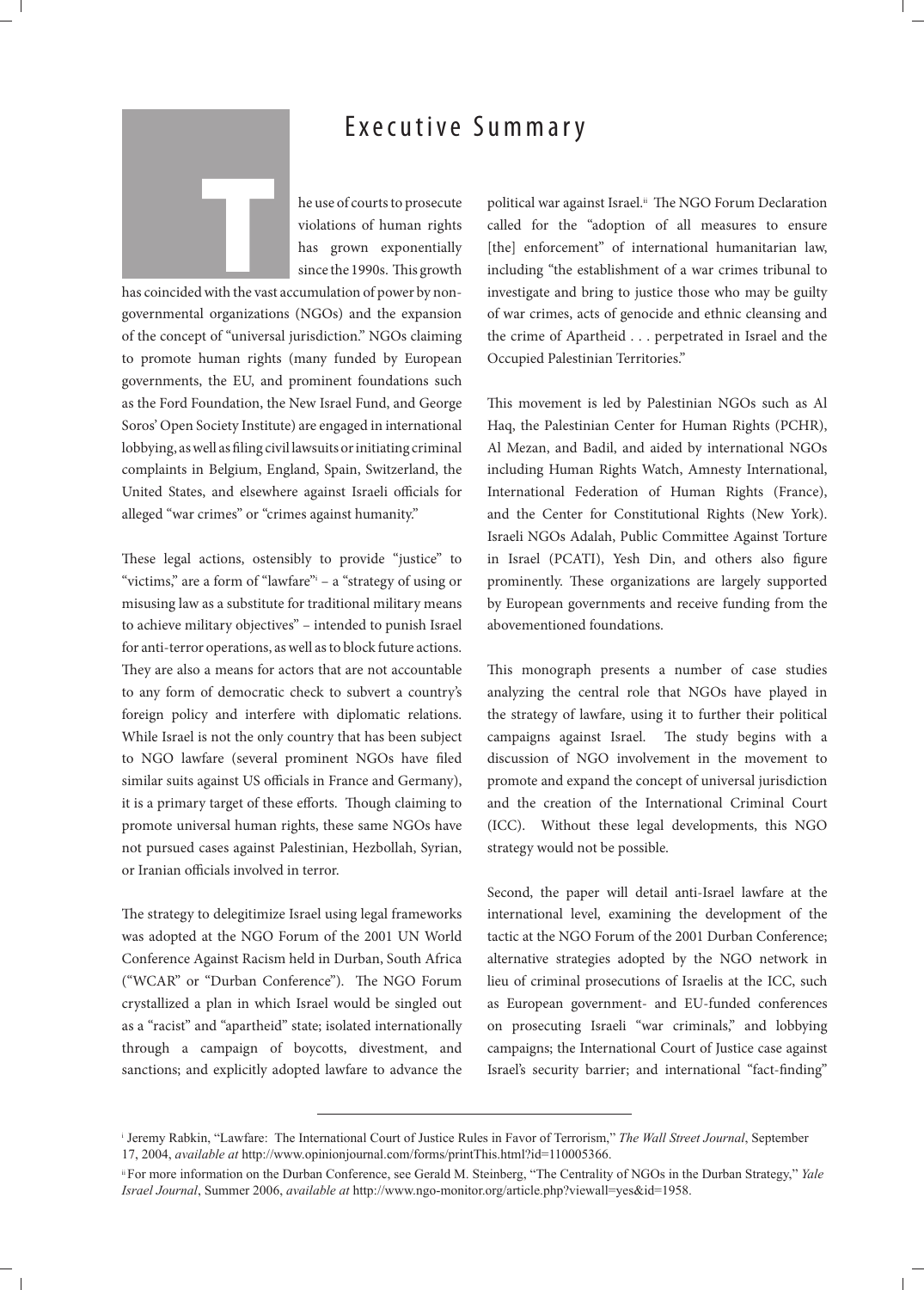missions on the 2009 Gaza war. As in other politicized NGO campaigns, these activities consistently draw an immoral equivalence between anti-terror operations and mass scale atrocities, minimize or omit the context of terror, exploit international legal terminology and rhetoric, level condemnations without providing proper bases or reliable evidence, and use incomplete, distorted, or inconsistent legal definitions.

Third, the monograph discusses NGO-led litigation against Israel in the national courts of Europe and the United States. Because Israel has not ratified its participation in the International Criminal Court (ICC) due to serious political and legal concerns, NGO lawfare has generally been pursued in national courts where "war crimes" statutes or other universal jurisdiction laws have been enacted. The lawsuits detailed in this study include the case against Ariel Sharon in Belgium for his alleged responsibility for the Sabra and Shatila massacres; the arrest warrant issued against Doron Almog in the United Kingdom for alleged "grave breaches" of the Geneva Convention; the private criminal suit filed in Spain against seven Israeli officials for their alleged role in the targeted killing of the founder of Hamas' military wing, Salah Shehade; attempts in the UK to arrest Ehud Barak and Tzipi Livni for alleged "war crimes" committed in the Gaza war; the filing of a criminal complaint in the Netherlands against Ami Ayalon for "torture"; civil cases in the US against Avi Dichter for his alleged role in the Shehade operation and against Moshe Ya'alon for his alleged participation in the 1996 IDF operation in Qana, Lebanon; and, finally, cases initiated in the US and the UK intended to block corporate trade with Israel.

As a US Court of Appeals observed, these cases seek to engage courts "in the micro-management of military targeting decisions" and are not cases such as those against "an Idi Amin or a Mao Zedong."iii Plaintiffs point to no cases where "similar high-level decisions on military tactics and strategy during a modern military operation have been held to constitute torture or extrajudicial killing under international law."iv While these cases were all dismissed in the preliminary stages, the media coverage was highly damaging, fulfilling one of the NGOs' central goals.

As a result of these cases, several countries, notably Belgium and Spain, have amended their laws to prevent future abuse. Such amendments have included denying NGOs the ability to apply to a judge directly for an arrest warrant without consulting any government officials. Yet, these lawsuits continue to have serious political and diplomatic repercussions, including severely limiting the ability of Israeli officials to travel abroad. And the media impact remains an important element in the demonization of Israel.

This report also highlights the lack of transparency and accountability of NGOs, and their contribution to diplomatic and political tension, and even greater conflict. Analysts have noted that the "single-issue" focus of many NGOs that claim to promote human rights makes them "less concerned with the balancing of interests required of policy leaders."v NGO officials use lawsuits to promote their personal ideologies and foreign policy goals, and are not accountable to a democratic polity. Instead of engaging in debate and making the difficult choices of nation-states, such as how to weigh sovereignty and security concerns with human rights, these NGOs advance their political agendas regardless of the wider impact of their actions. This self-interested view in the midst of a complex geopolitical environment, such as the Arab-Israeli conflict, entrenches conflict, and paradoxically, leads to a dilution of the universality of human rights.

iii*Belhas v. Ya'alon*, Opinion of the DC Circuit Court of Appeal, February 15, 2008, at 2, 7, *available at* http://www.ccrjustice.org/ files/Decision%20in%20Belhas%20v%20Ya'alon%202.15.08.pdf.

iv*Id*.

v David Davenport, "The New Diplomacy Threatens American Sovereignty and Values," *in "A Country I Do Not Recognize": The Legal Assault on American Values* 113, 119 (Robert Bork ed., 2005), *available at* http://media.hoover.org/documents/0817946020\_ 113.pdf.